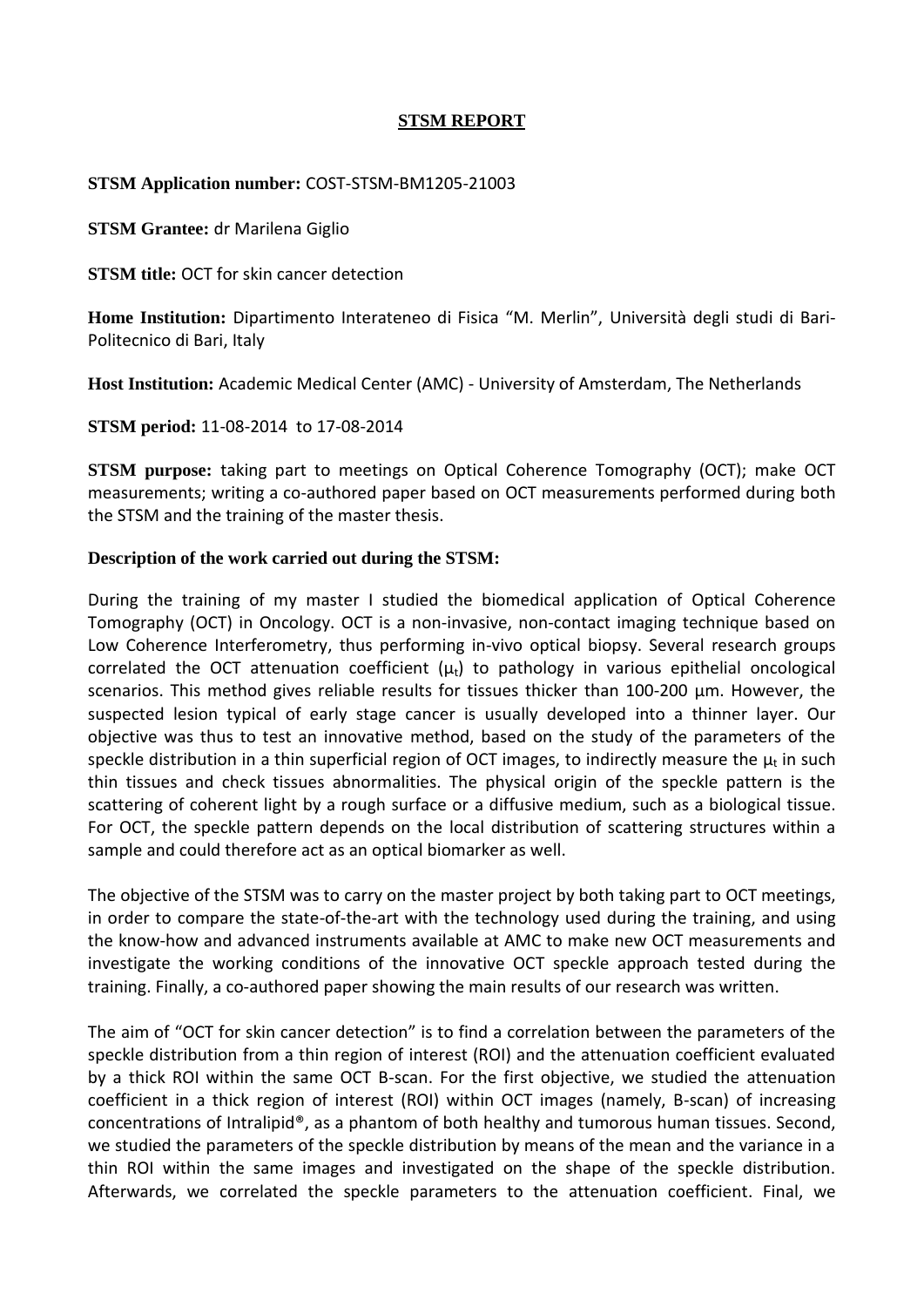assessed the effect of digital oversampling on the speckle parameters using our OCT system, in order to study the working conditions of the OCT speckle approach.

OCT images were acquired with a commercially available 50 kHz swept source OCT system (Santec Inner Vision 2000) with an optical depth (z-axis) resolution of 10  μm in air and lateral (x/y-axis) resolution of 37  μm, operating at a central wavelength of 1300 with a 120  nm bandwidth. The digital sampling resolution of B-scans was set at 400 a-lines per 15 mm in order to match the optical lateral resolution of the Santec.

All the samples have been diluted with milliQ  $[D_2O]$ . Starting from the phantom with 20 vol.% concentration, we prepared a set of 13 samples until 0.05 vol.% concentration.

Each prepared sample was injected into a 2ml plastic cuvette (square Sarstedt, 10 mm) which was placed at 0.75 mm from zero delay. The scanning interface of the OCT system was placed under ~10 degrees angle to avoid specular reflection from the air-cuvette interface.

For the measurement of the attenuation coefficient we selected a ROI $\mu_{oct}$  in the B-scans thick enough, i. e. 605 µm. The width was set at 2mm, which is a standard in histology. For the measurement of the speckle statistics we chose a ROI<sub>speckle</sub> as thin as possible, 21µm deep. Since the number of pixels in the ROI<sub>speckle</sub> needs to be high enough to apply the statistical analysis, we set the scan range in lateral direction to 7mm.

#### **Description of the main results obtained:**

In a first analysis we measure the attenuation coefficient as a function of the volume concentration of samples. The results are plotted in the graph of figure 1. The red squares represent the results obtained in the condition of Intralipid just injected in the cuvette, while the blue rhombi correspond to the case of Intralipid injected 10 minutes before the measurements. It can be observed that there are no differences between these two sets of measurements, since the values are always within the error bars and the curve trend is the same. As a control, attenuation values measured by Kalkman et al. with a different OCT system [1] are plotted in Green.



Figure 1: Attenuation coefficient as a function of the volume % concentration of the Intralipid phantoms, measured with our SS-OCT system (blue rhombi and red squares) and, by Kalkman et al. [1], with a SD-OCT system (green circles).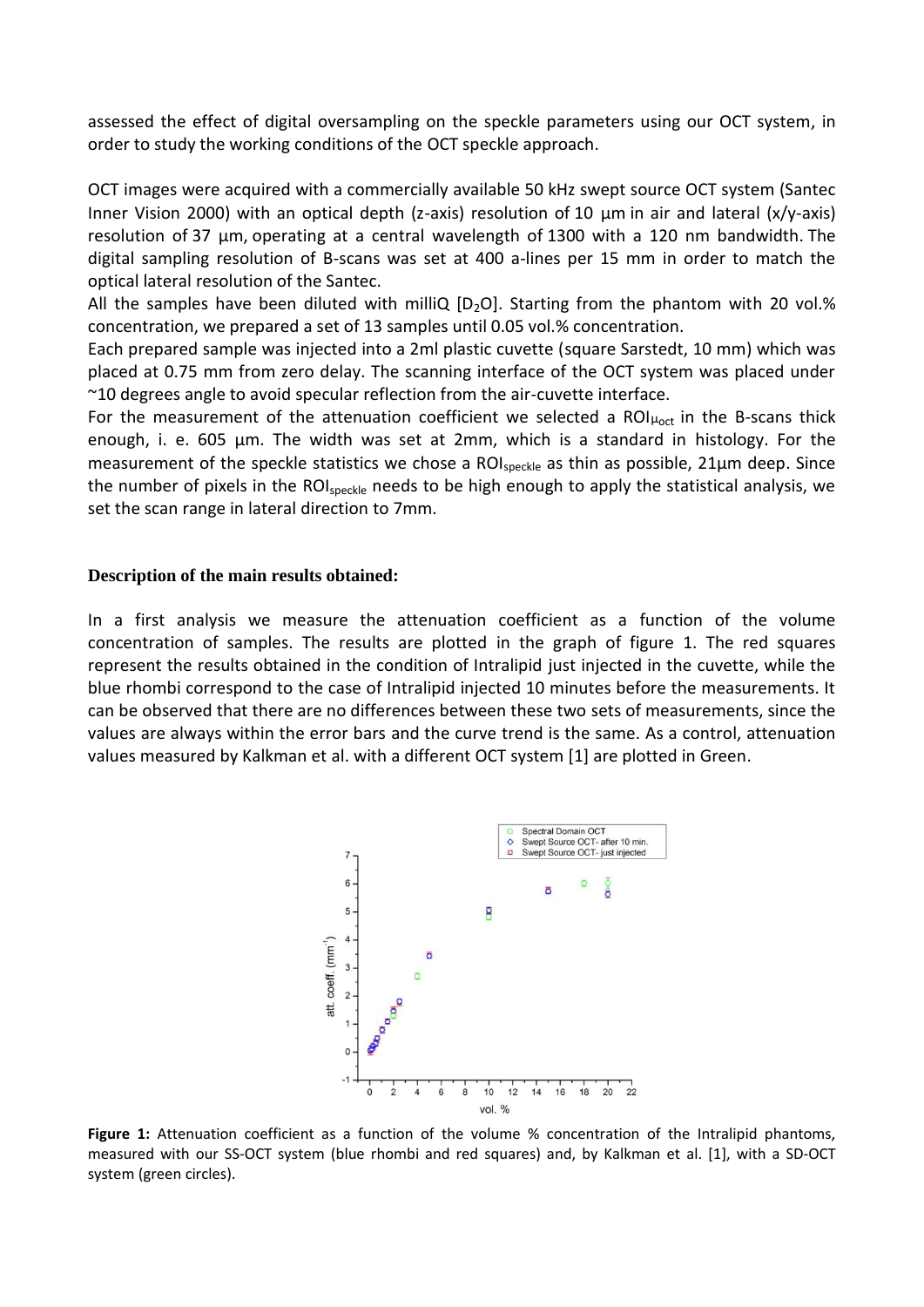The average mean and average variance are plotted, respectively, in figures 2A and 2B, as a function of the volume % concentration, both in the condition of Intralipid just injected in the cuvette (red squares) and 10 minutes after the injection (blue circles). It can be observed that both the mean and the variance show a linear trend with the volume concentration at low concentration values, while the trends become nonlinear at higher concentration values.



**Figure 2:** A) Corrected average mean and B) average variance of the speckle distribution as a function of the volume concentration, in the case of Intralipid just injected (red squares) and injected since 10 minutes (blue circles)

By plotting the variance values as a function of the squared mean values we found that the two speckle parameters are strongly linearly correlated. The slope of the linear fitting curve matches the theoretical value  $\frac{1}{\pi}$  $\frac{4-\pi}{4}$  typical of the Rayleigh distribution, thus experimentally proving that speckle is Rayleigh distributed.

The similar trend of both the attenuation coefficient and the mean and variance with the concentration suggests the existence of a direct correlation between the  $\mu_t$  and the statistical parameters of speckle, even though their different origins. In figures 3A and 3B we plot the evaluated and corrected mean and variance against the measured attenuation coefficient, in the two cases of Intralipid just injected (red squares) and injected since 10 minutes (blue circles). It can be observed that both the mean and the variance of the speckle distribution show a strong correlation with the measured attenuation coefficient. In particular, the relation between the mean and the attenuation coefficient is square root-like, with a coefficient of determination  $R^2$ equal to 0.994. The variance is linearly correlated with the attenuation coefficient, with a coefficient of determination  $R^2$  included between 0.982 and 0.991.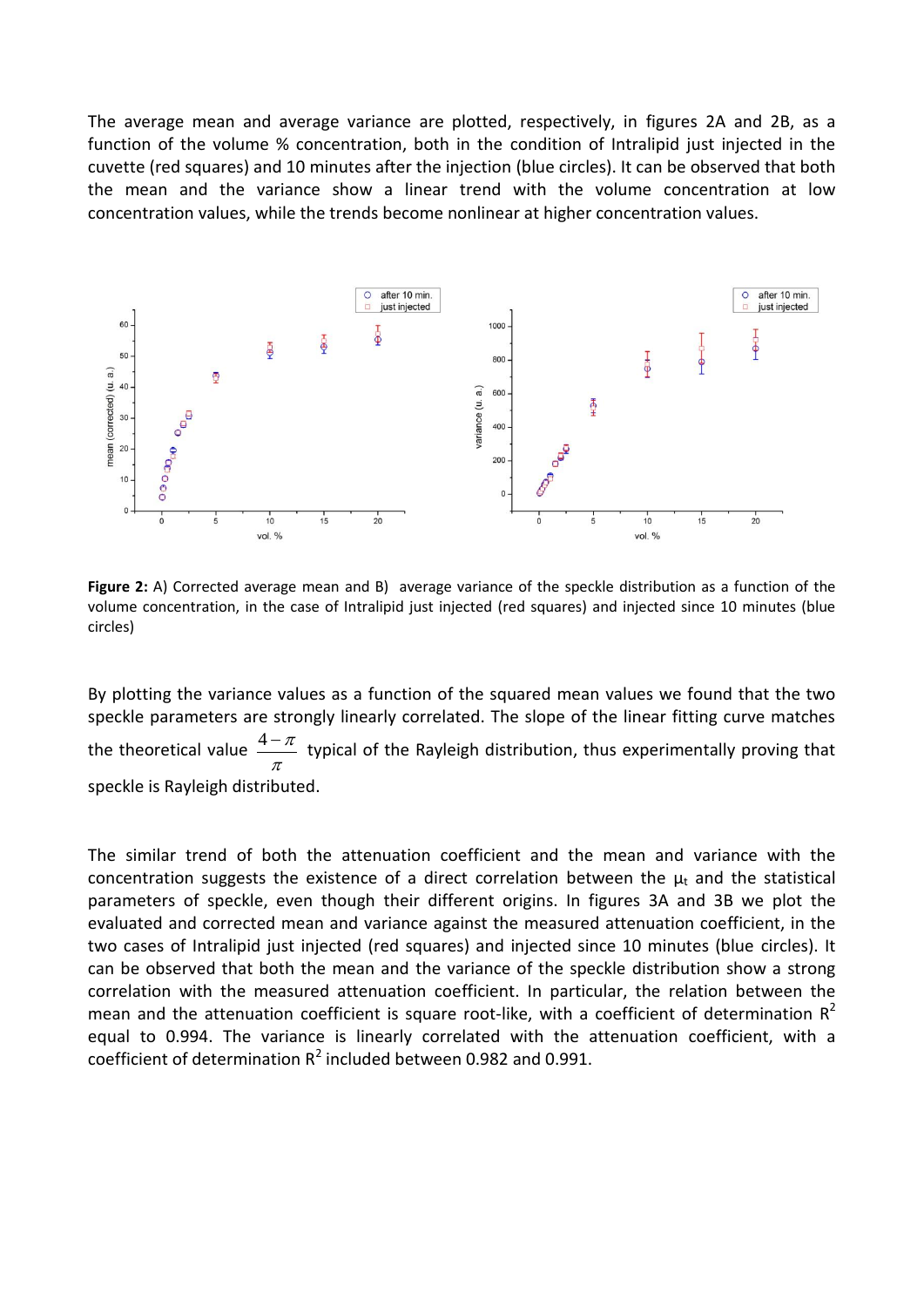

**Figure 3:** A) average mean and B) average variance vs measured attenuation coefficient and square root fitting curves in Intralipid, at different concentrations, just injected (red squares, red solid line) and injected since 10 minutes (blue circles, blue dashed line).

Finally, we have made some tests in order to investigate on the minimum required dimension of the ROI<sub>speckle</sub> and on the techniques that can be used to reduce this threshold. The results show that a digital sampling resolution of 1024 can fully compensate for the loss of statistics while reducing the ROI<sub>speckle</sub> width from 7 mm to 2.77 mm.

In conclusion, we found an that the parameters of the speckle distribution in a thin ROI are strongly correlated to the attenuation coefficient in a thick ROI within the same B-scan. In particular, by using our OCT system, a region of interest 21 µm deep and 2.77 mm large can be investigated to check variations in the refractive index, size, concentration or organization of scatterers within samples. OCT speckle approach can thus be used both to label samples and to distinguish between healthy (low concentration) and tumorous (high concentration) thin tissues. Our straightforward outlook is to apply the OCT speckle approach to human healthy and cancerous tissues.

Cost allowed us to exchange our knowledge and carry on our collaboration in an international project whose results have an important application in the oncological field and fulfill the aims of the BM1205 Action.

**Mutual benefits for the Home and Host institutions:** This STSM gave to the Home institution the opportunity of interfacing with technologies not available in its laboratories; on the other hand, Host institution had the possibility of carrying on an international collaboration obtaining extremely original scientific results for the use of OCT in skin cancer diagnosis.

**Future collaboration with the Host institution (if applicable):** We hope that the close collaboration between AMC and the department of Physics in Bari may continue in future STSM, by working together in the next steps of our international project.

**Foreseen journal publications or conference presentations expected to result from the STSM (if applicable):** Biomedical Optics Express, Journal of Biomedical Optics, Optics Letters.

### References

[1] J Kalkman, AV Bykov, DJ Faber, and TG van Leeuwen. Multiple and dependent scattering effects in doppler optical coherence tomography. Optics Express, 18(4):3883–3892, 2010.